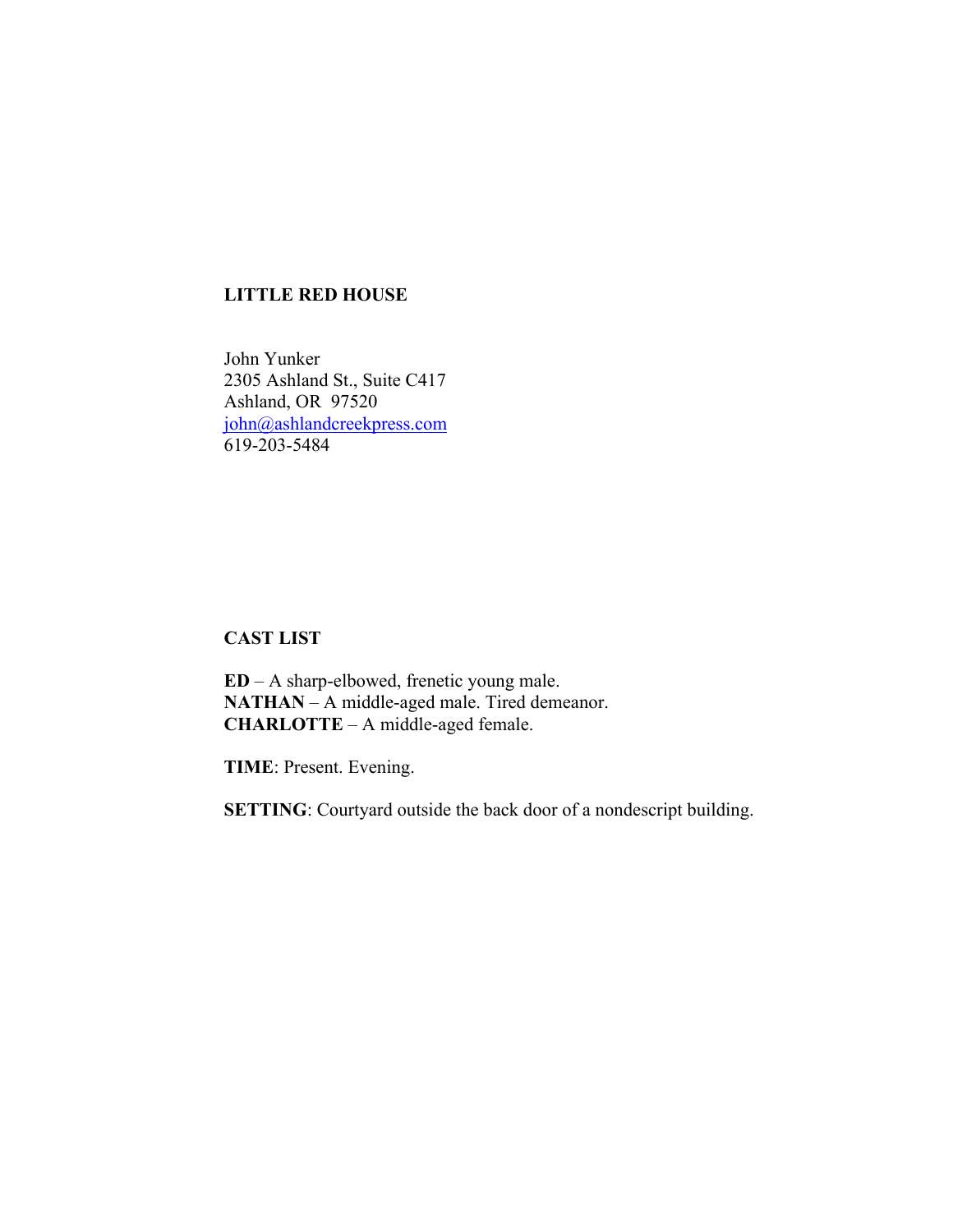# **SCENE 1**

*(NATHAN stands alone, shivering. The door opens just briefly enough to toss ED through. ED jumps quickly to his feet and gestures wildly at the closed door.)*

ED

Same to you, pal! Yeah, sure, close that door. Coward! Think that's keeping me out? Not a chance. You ain't seen the last of me! *(Notices NATHAN)*

He's lucky I don't have a temper.

### NATHAN

You're lucky too.

ED That's right. Wait. What? Me?

NATHAN

You're still in one piece, aren't you? They're not always so gentle.

ED You call tossing me out here on my ass in the cold *gentle*?

# NATHAN

I've seen worse.

ED Something tells me this isn't your first time out here.

### NATHAN

I've lost count.

ED

This is my first time. It took three of them. Twenty minutes. And boy, did I make them earn it. If only I had seen the old man waiting for me behind the door. But I'll get him back.

# NATHAN

I used to put up a fight. Not anymore. I'm getting too old.

ED

How come I've never seen you around?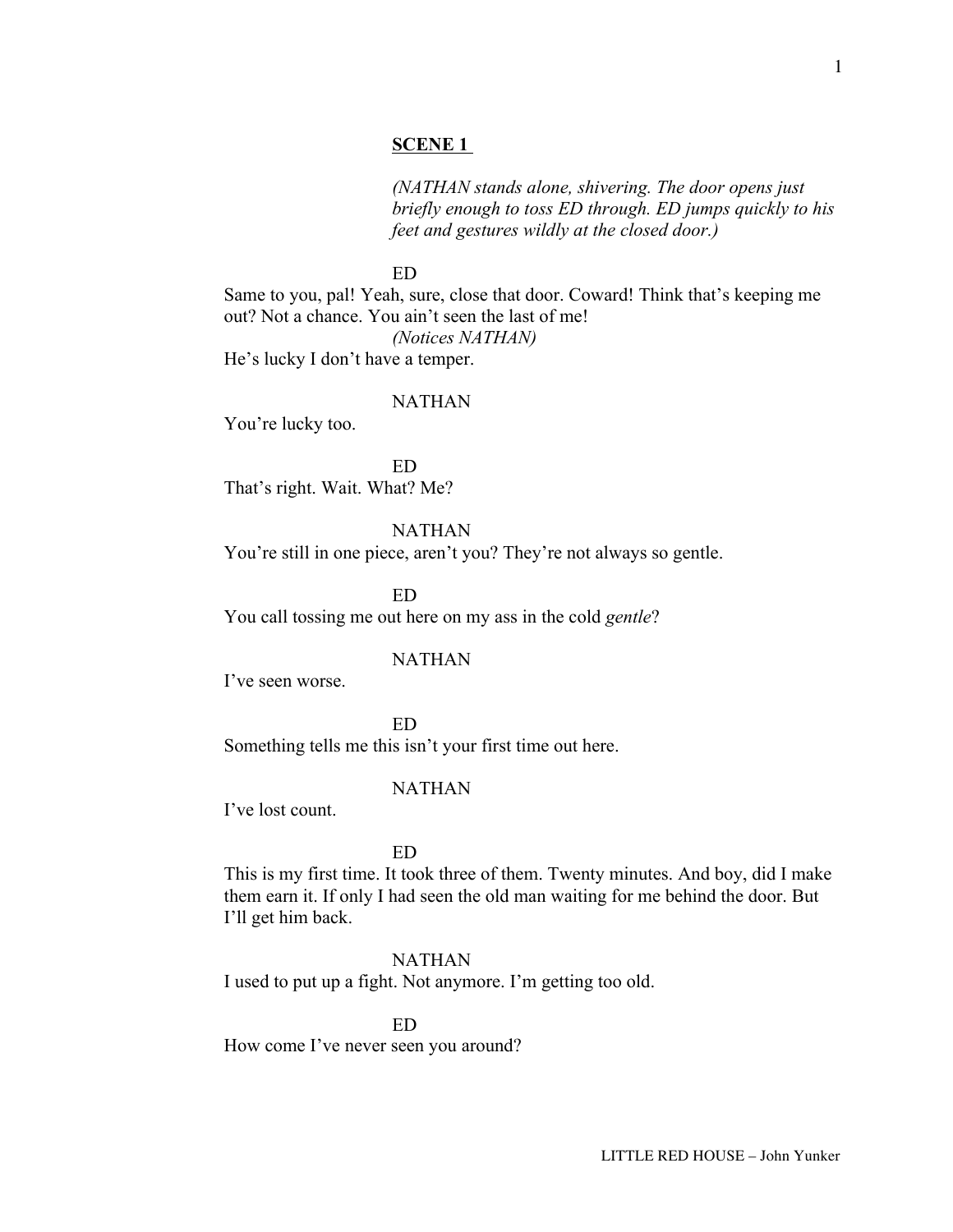### NATHAN

I try to keep a low profile.

ED We all try. I'm Ed, by the way.

# *(ED extends hand. NATHAN shakes it.)*

## NATHAN

Nathan.

# ED

So, Nate, what do you say you and me, side by side, march right through that door just to see the looks on their faces?

### NATHAN

I'm not going back in there.

ED

C'mon. What do you mean? It's freezing out here.

# NATHAN

At least out here I know my place. It's time I learned to take a hint.

#### ED

No. It's time they learned who's boss around here. If it weren't for us they'd be out of business. They need us.

# NATHAN

That's not how they see it.

### ED

Who cares what they see? They kick us out and we sneak back in when their backs are turned. It's all just a game.

### NATHAN

Not for those on the losing end.

# ED

You have a better idea?

### NATHAN

I thought I might try to find the little red house.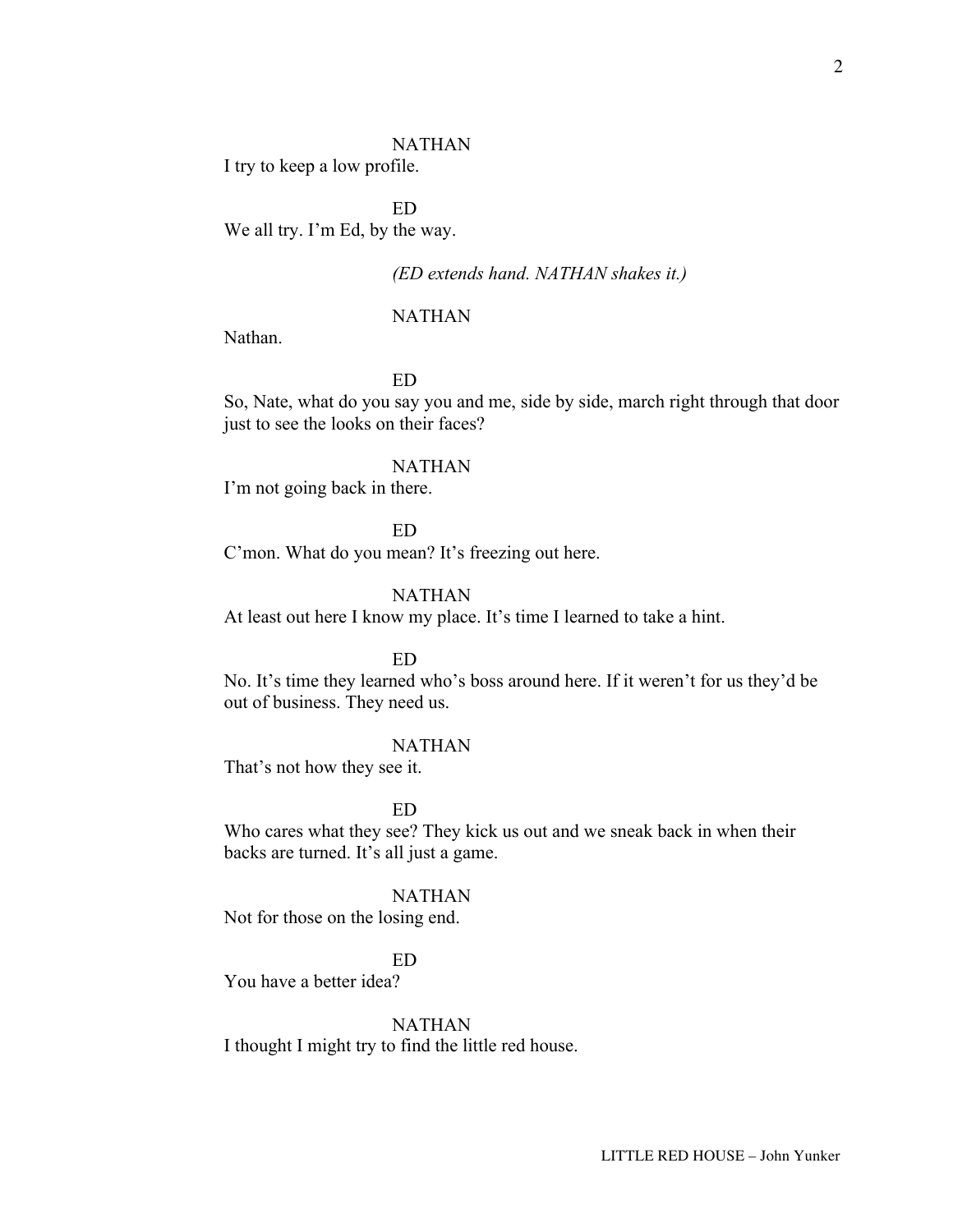# ED

The what?

# NATHAN

When I was young I overheard my mom talk about a place she called the little red house. I remember her saying that anyone who went inside stayed forever. It sounded so mysterious, like some sort of paradise. Imagine. A place where no one ever kicked you out. I begged her to take me there.

# ED

Did she?

# NATHAN

She left one morning, not long after, and never returned. I like to think she found the little red house. I like to think she's there right now.

ED

I hate to break it to you, Nate, but that red house. It don't exist.

### NATHAN

How would you know?

ED

Trust me, I've heard enough fairy tales to know one. It's a fantasy. Something to dream about while we're busy running from the man.

#### NATHAN

What's wrong with dreaming?

## ED

Dream all you want. I don't believe in anything I can't see with my own eyes. What I see is a violent world with you and me at the bottom looking up. From the moment we were born we've been outsiders, freaks, pests. You think there's some better world waiting for out there, fine. Good luck finding it. All I know for sure is that if you leave here now you will have let those people win.

### NATHAN

Those people? Those people are in there, and we're out here. Sounds to me like they've already won.

#### ED

A skirmish or two maybe. You've got to take the long view, my friend.

#### NATHAN

I'm not sure I'll live long enough to take the long view. These people will never view us as equals.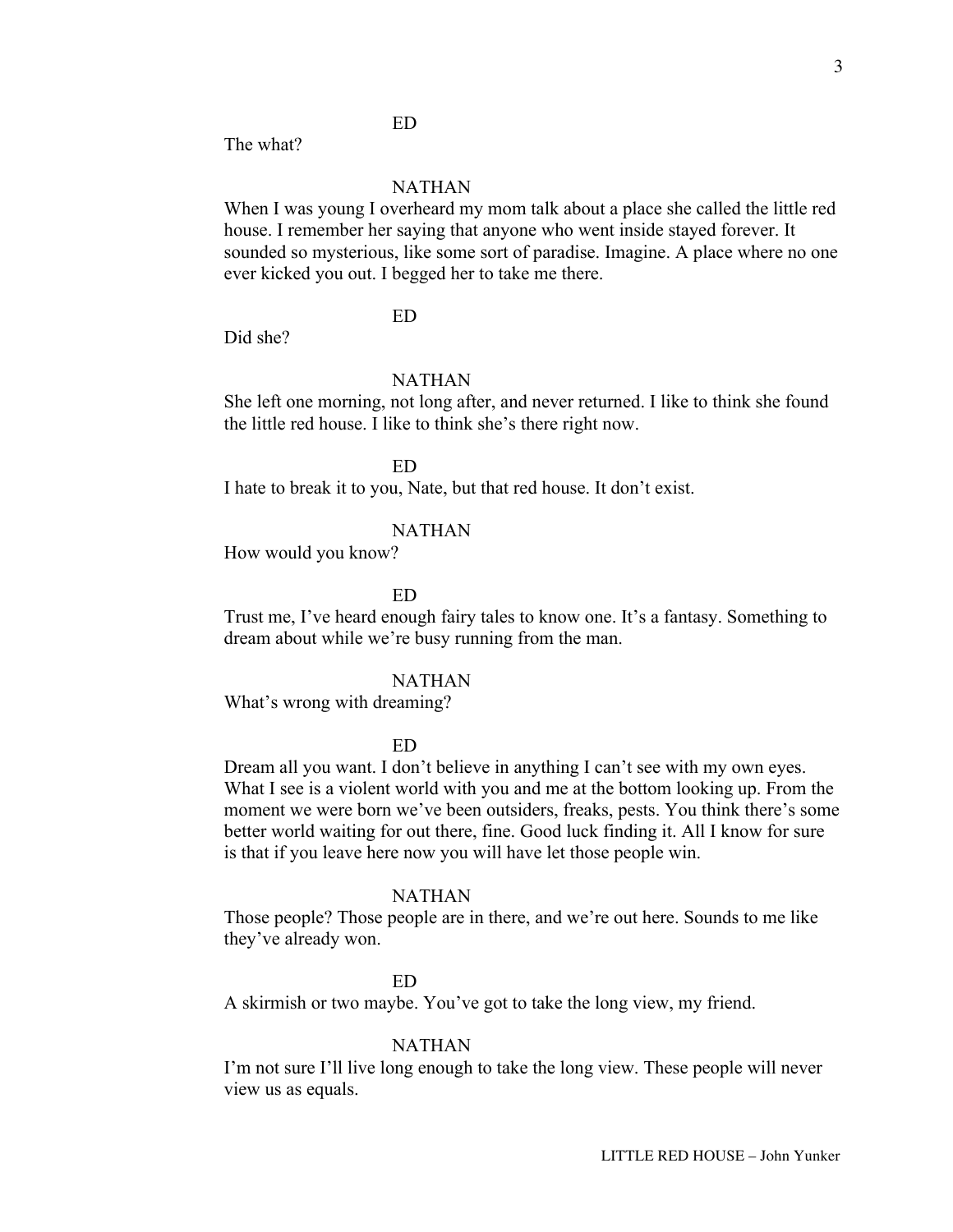# ED

Screw equals. We don't need their acceptance. We just need them to get the hell out of *our* home. Now, here's my plan. We wait until they get all settled down in there, with the lights down low. And then you and me sneak back in and pounce right on their unsuspecting asses. It'll be awesome! C'mon.

### NATHAN

You're on your own, Ed.

ED

Fine. Suit yourself.

*(NATHAN begins to walk away. The door opens and CHARLOTTE is tossed through and she screams in pain as she hits the ground. NATHAN turns and watches as ED attends to her)*

#### ED

You okay, sweetheart?

CHARLOTTE

Do I look okay?

ED

No. You don't.

### **CHARLOTTE**

Thanks.

ED Let me get you back on your feet.

### CHARLOTTE

I think my leg's broken.

ED

That's the good thing about being a spider. You've always got a spare.

### CHARLOTTE

I mean I think all of my legs are broken. As in all eight.

*(NATHAN continues to pull her up and she screams. NATHAN takes her from ED and places her gently back down. ED begins to pace in anger.)*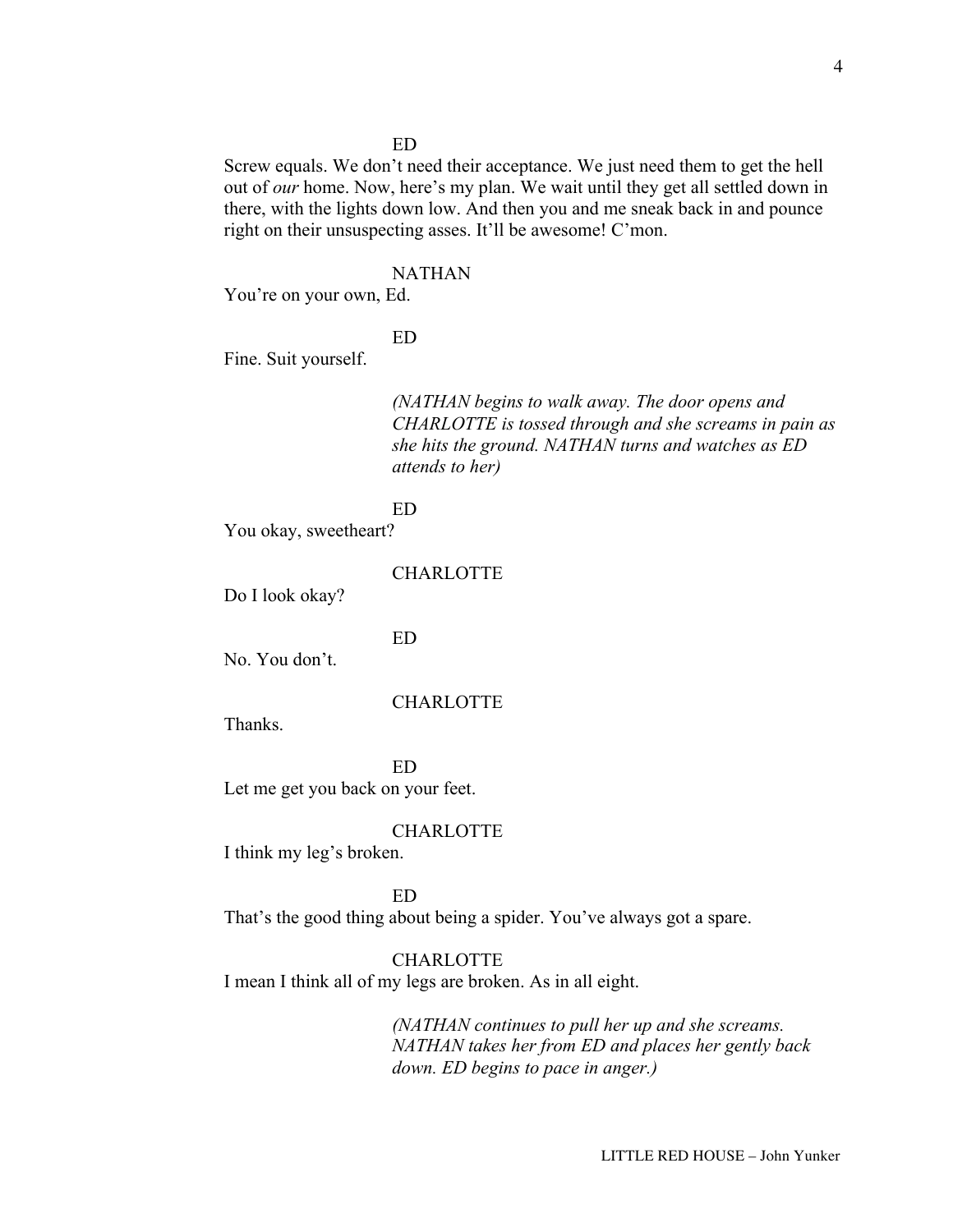Charlotte.

# ED

Charlotte?

CHARLOTTE Yes, yes. I've heard all the jokes.

### NATHAN

I'm Nathan. And that's Ed.

CHARLOTTE How long have you two been out here?

# NATHAN

Long enough to start questioning our purpose in life.

# CHARLOTTE

I'm glad I arrived in time to put an end to that.

ED Those bastards. It was the old man, wasn't it? I'm going to kick his—

### CHARLOTTE

It was Nora.

ED

The kid?

### NATHAN

The little girl?

## CHARLOTTE

Yes, the little girl. I'm embarrassed enough as it is. Her mom thought it would be an important lesson to show little Nora how to be kind to spiders. But Nora wasn't so steady with the glass. I should have just stood still. I know the routine by now, but it's hard to fight instinct.

### NATHAN

Where'd they find you?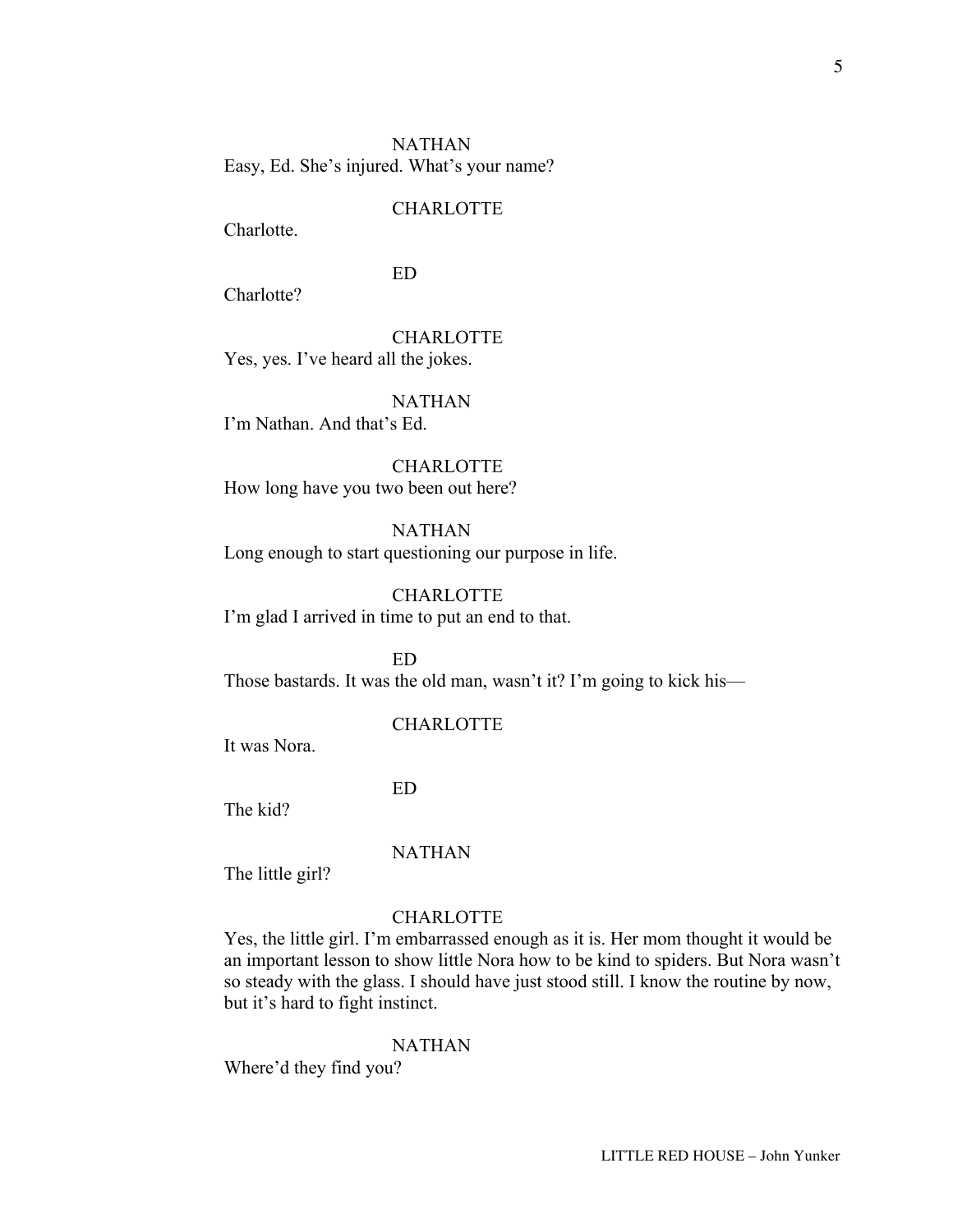Bathroom. I've always been a sucker for a claw foot tub. I was thirsty, but I should have waited until everyone was asleep. I see the light go on and I'm clawing like crazy to get up that porcelain wall and I look up and there's Nora staring down at me.

# ED

Good thing she didn't run the water on you.

### CHARLOTTE

I'm beginning to wish she had.

## NATHAN

Now, don't say that. You'll be fine.

#### CHARLOTTE

Where'd they get you?

# NATHAN

Living room wall. I was taking a shortcut between the TV and the bookcase but there were commercials on and eyes wandering.

# ED

#### *(Pacing)*

I'm going to hurt someone. Seriously hurt someone. Tonight. Late. Slide in through the bedroom closet, wait until the old man's dreaming away and then I'm going to find the warmest place on his body and I'm going to…

### CHARLOTTE

Brilliant idea. Make him paranoid enough to start fumigating the house and get everyone killed.

#### ED

So we're just supposed to suffer these fools?

### CHARLOTTE

Yes. We're house spiders. That's what we do. We suffer fools. They turn on the lights. We run for the dark. They take down our webs. We build new webs. They step on us. Our children replace us. They throw us outside in some misguided gesture of goodwill and …

### *(CHARLOTTE winces.)*

### NATHAN

What?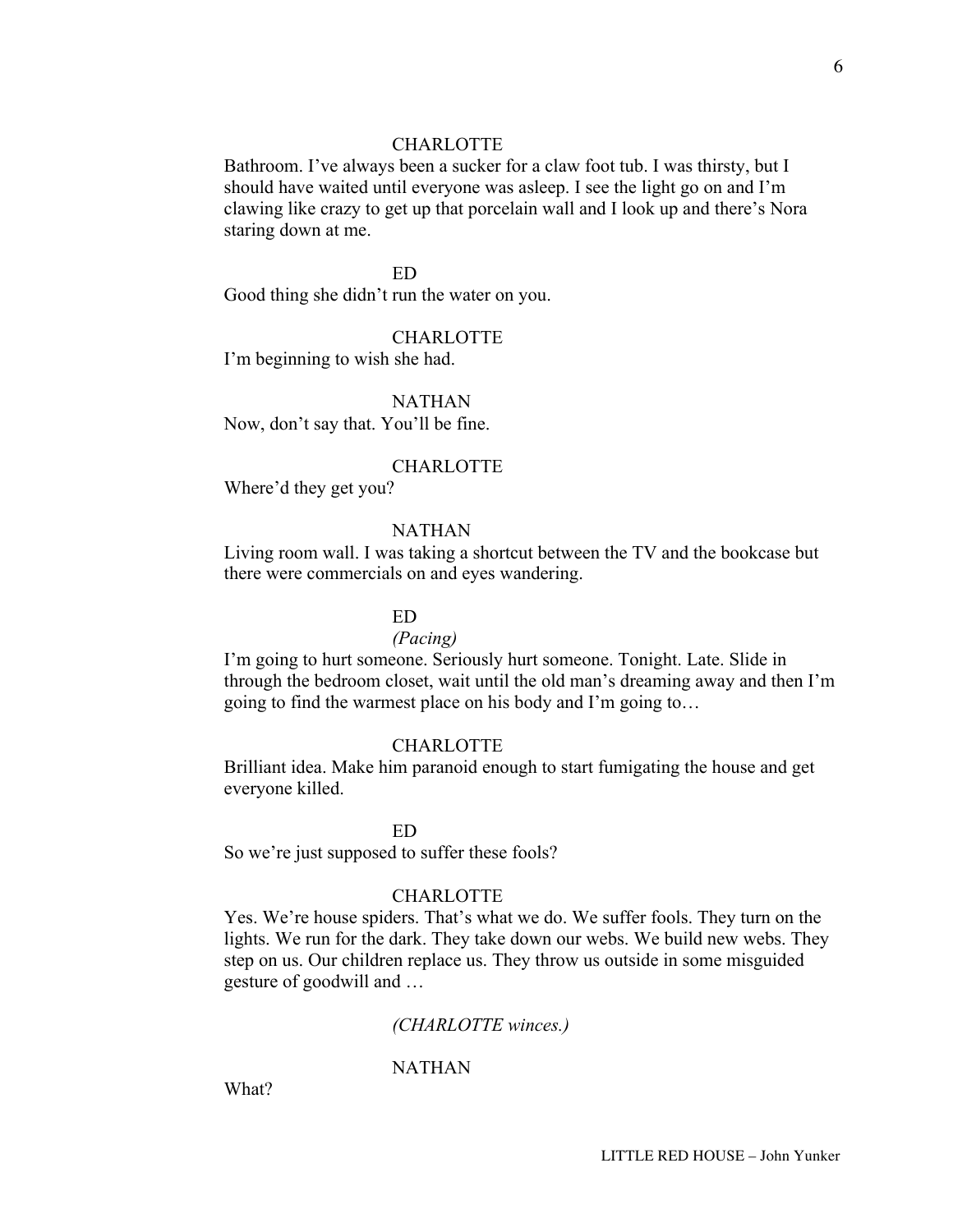We freeze to death.

# NATHAN

You just need to rest. You're not freezing to death.

# ED

Well, I sure as hell am. And why is that? I'm cold blooded, for crying out loud!

### CHARLOTTE

You're not built for the outdoors. None of us are. That's what these people don't understand. They think all spiders are outdoor spiders and that we broke into their home or got lost on the way to the woodpile. They think by releasing us into the wild that they're doing us some sort of favor. And these people—they do mean well. You remember the previous owners?

# NATHAN

The snorers.

# CHARLOTTE

If they so much as saw your shadow, it was Operation Orkin Man.

ED

I lost a lot of good buddies back then.

#### CHARLOTTE

At least these people are making an effort. It's not easy to go against instinct. To evolve. I can't hate them.

#### ED

I can. We're on their damn side after all. In the past three months I've killed more than a thousand mosquitos, earwings, roaches, flies, mites—the sorts of insects that would normally be feeding on *them*. And what thanks do I get when I happen to walk across the bedroom floor one day? I get a water glass cone of silence dropped over my head, a piece of cardboard under my butt, and a one-way trip out here to Siberia.

### CHARLOTTE

Siberia is progress.

# NATHAN

I'd like to believe you but I just can't. Excommunicating us, politely or otherwise, merely confirms that these people dream of a world that doesn't include us.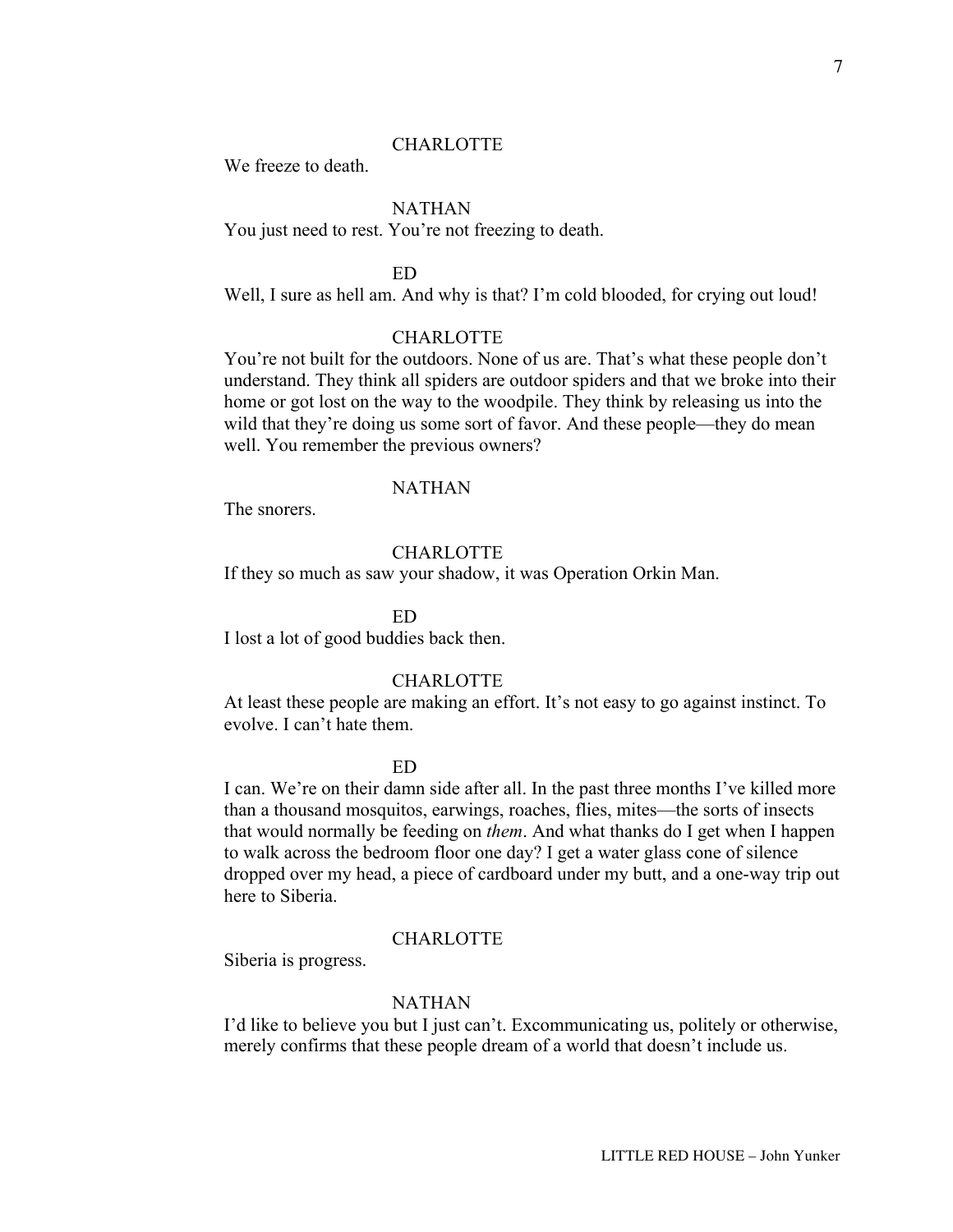But every time they capture one of us they acknowledge our existence. They take a moment out of their busy day to stop, maybe even get on their hands and knees and actually look at us, up close. So what if it's through a glass?

*(then)*

Ouch!

*(CHARLOTTE collapses.)*

## NATHAN

What is it? Charlotte?

*(NATHAN leans in close.)* She's still breathing. Just passed out.

ED She's not going to make it.

### NATHAN

Yes, she will.

ED How's she going to fend for herself out here?

### NATHAN

We'll take care of her.

ED

We? We're not ants. It's in our DNA to work alone.

## NATHAN

I've heard of spiders who share webs, share food. It's not common but it does happen. Maybe it's time you and I work against instinct. Evolve.

> *(CHARLOTTE groans and opens her eyes. NATHAN goes to her.)*

#### NATHAN

Let us carry you inside.

## CHARLOTTE

You're sweet. But I've been carried enough for one lifetime. It's a shame we didn't meet under better circumstances.

> *(CHARLOTTE clenches her abdomen. NATHAN holds her upright.)*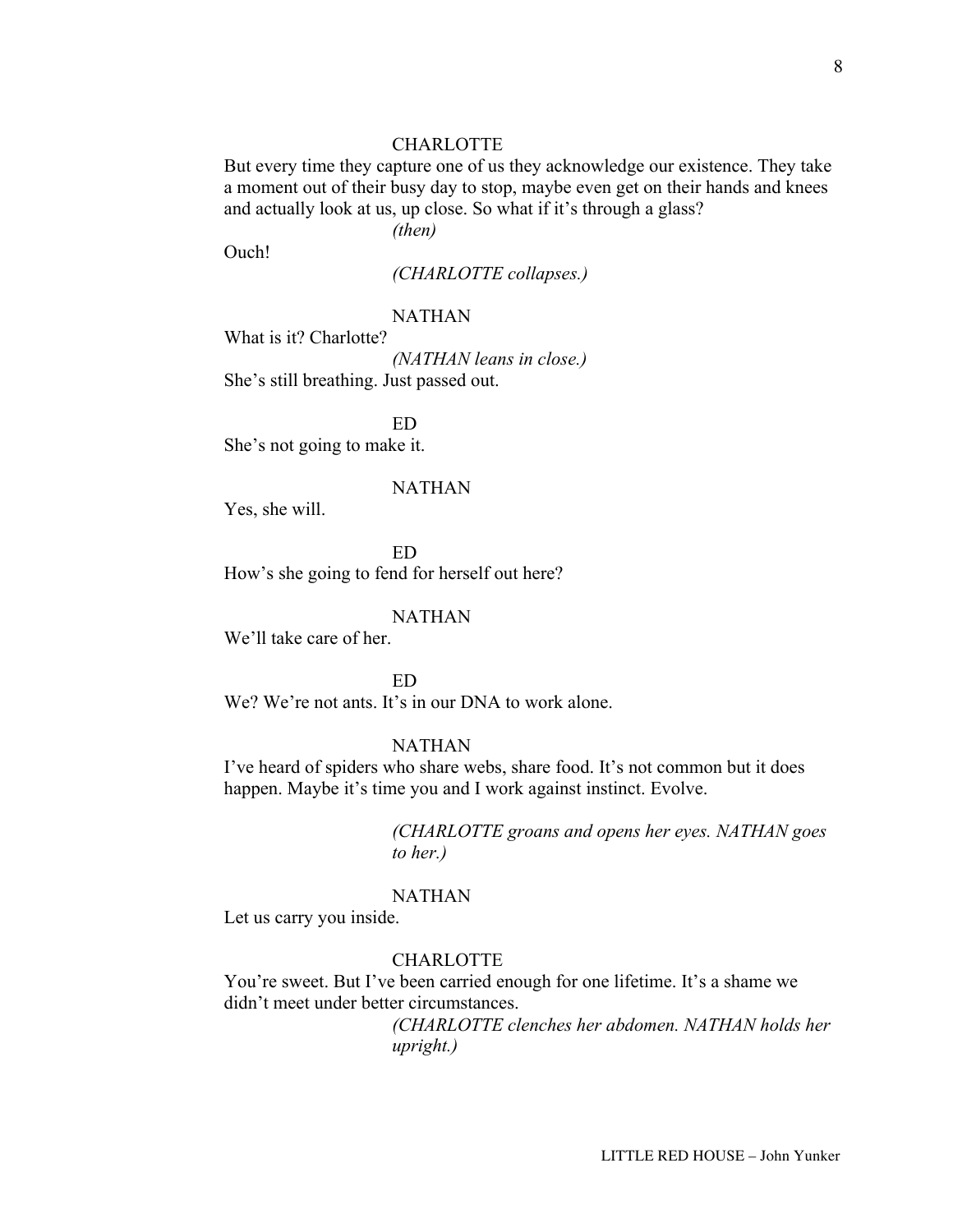### NATHAN

Please, let me help you.

# CHARLOTTE

You don't understand. Nora didn't just crush my legs. The mom. I could see it in her eyes. She wanted to put me out of my misery right then but she didn't want to upset Nora. I think next time Nora will get it right. So it wasn't a total waste. *(CHARLOTTE begins breathing heavily.)*

Tell me a story.

### NATHAN

Story?

### *(NATHAN looks up at ED, helplessly.)*

Uh, when I was young, my mom talked about a place where everyone is welcome. Where no one suffers. Where no one ever leaves. She called it the little red house. That's where I was headed. I could take you too. If you'd like.

# **CHARLOTTE**

Red house? That sounds familiar.

### NATHAN

You've heard of it?

### CHARLOTT

I've heard of Raid House. As in Raid House Spider Traps. They don't use them here, but the house next door does.

ED

Where everyone is welcome. And no one ever leaves.

#### NATHAN

I didn't know.

# CHARLOTTE

It's a sweet idea. Red House. You promise to take me, right?

# *(CHARLOTTE closes her eyes and is dead. NATHAN stands.)*

## ED

Nathan.

### NATHAN

I don't want to go in there.